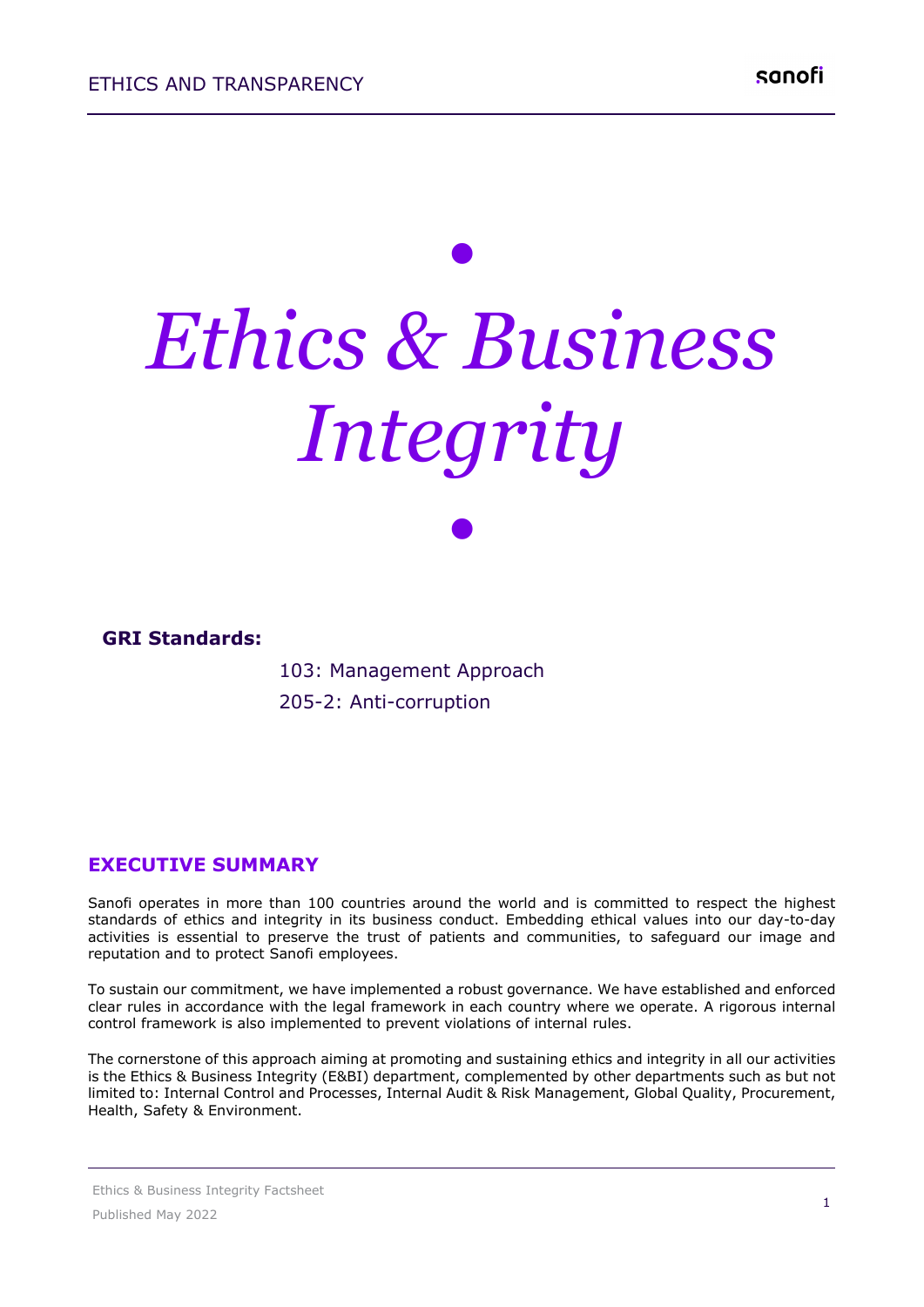## **TABLE OF CONTENTS**

| 3.4. CONTRIBUTING TO CROSS-INDUSTRY INITIATIVES             |
|-------------------------------------------------------------|
|                                                             |
| 4.1. A COMPREHENSIVE SET OF POLICIES AND STANDARDS DEFINING |
| 4.2. PREVENTING CORRUPTION IN OUR INTERACTIONS WITH THIRD   |
|                                                             |
|                                                             |
|                                                             |
| 6.2. INTERNAL INVESTIGATIONS - CORRECTIVE AND/OR            |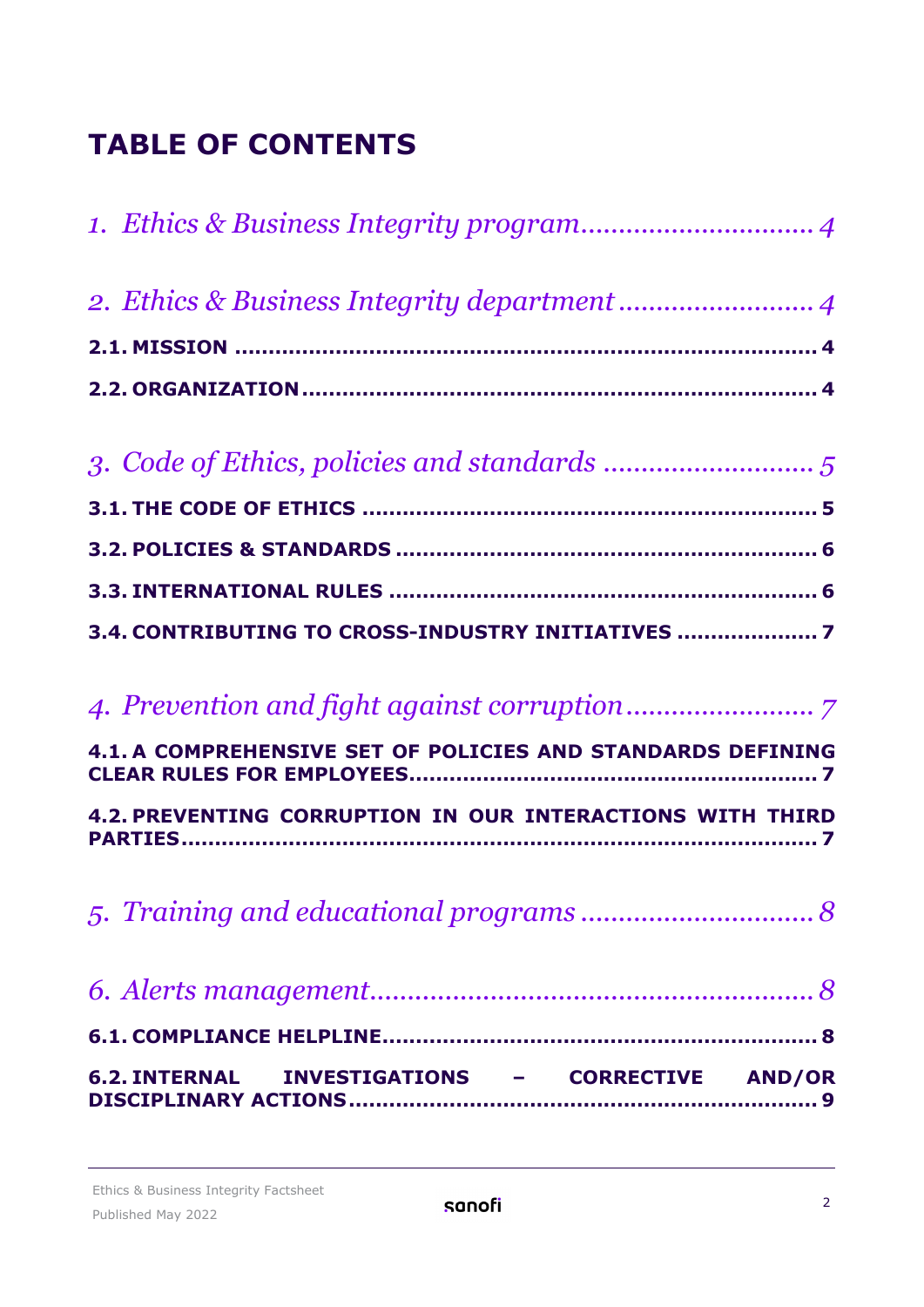| 7. Sanofi accountabilities to support ethical business |  |  |
|--------------------------------------------------------|--|--|
|                                                        |  |  |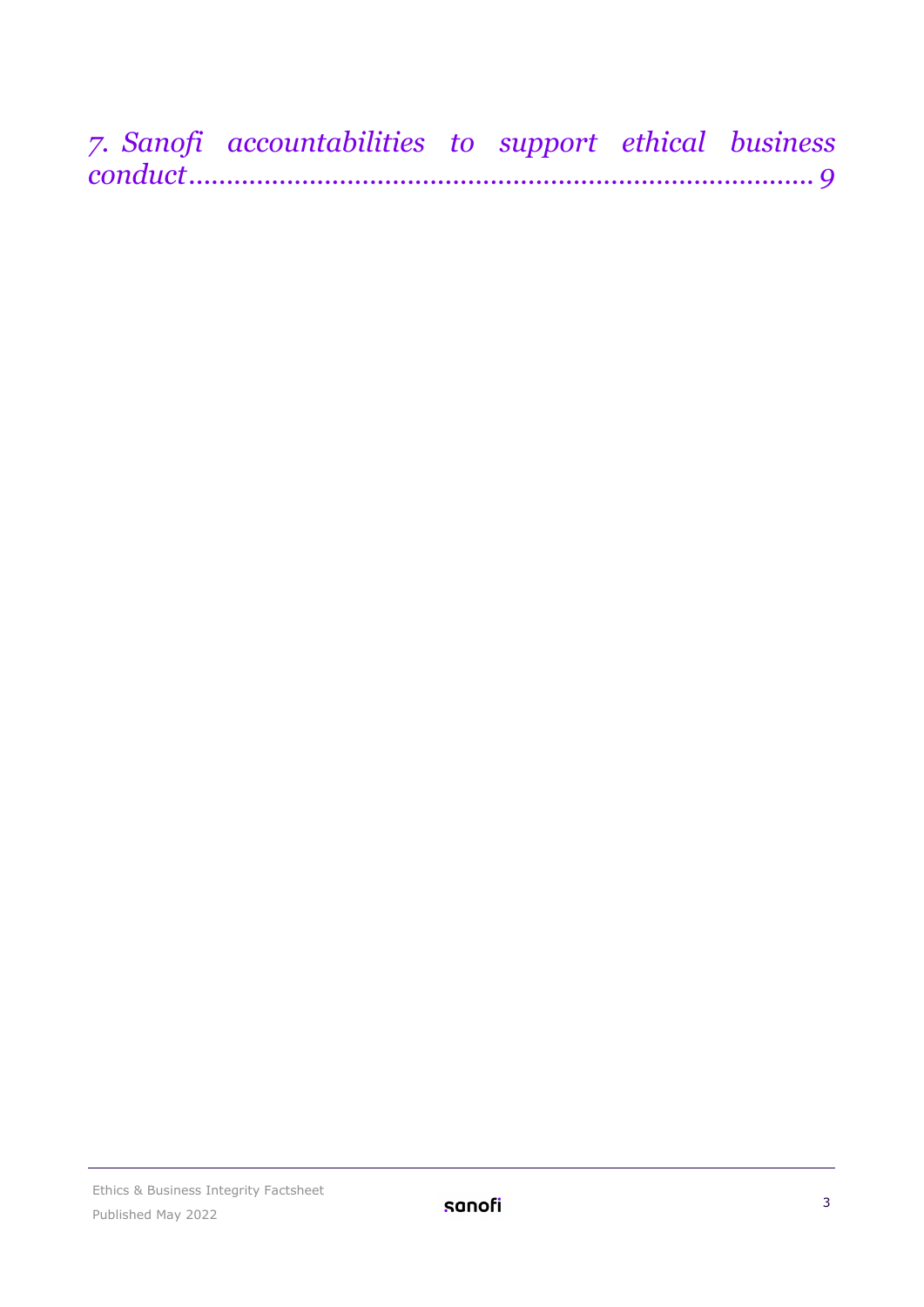## <span id="page-3-0"></span>*1. Ethics & Business Integrity program*

A companywide Ethics & Business Integrity program is developed and implemented, based on:

- **a** dedicated organizational structure;
- a Code of Ethics, policies, and standards;
- $\bullet$  education and training;
- **activity monitoring;**
- **a** a dedicated Compliance Helpline collecting alerts; and
- **O** internal investigations, corrective and/or disciplinary actions.

## <span id="page-3-1"></span>*2. Ethics & Business Integrity department*

#### <span id="page-3-2"></span>**2.1. MISSION**

The core mission of the Ethics & Business Integrity (E&BI) department is to promote a culture of business integrity at every level of the Company. E&BI's role is to be a partner of the business teams and to support the achievement of the business objectives while ensuring compliance with laws, regulations, industry codes, as well as with the Company's ethics, values, and policies.

The E&BI department furthermore provides Global Business Units and global functions with the support needed to identify, assess, and mitigate risks potentially associated with the Company's activities.

#### <span id="page-3-3"></span>**2.2. ORGANIZATION**

Spearheading Sanofi's approach to ethics and business integrity in cooperation with other entities, the E&BI department relies on a dedicated worldwide team - reporting to the Global Compliance Officer - reaching from the global to the local level and supporting the Company organization at every level: Corporate, Global Business Units, global functions, regions, and countries.

#### **2.2.1.Global Compliance Officer and E&BI organization**

The **Global Compliance Officer** has a double reporting line, to the General Counsel and to the CEO, and meets periodically with the Audit Committee and/or the Board of Directors and external auditors.

He provides strategic compliance leadership to the executive management team and the Board of Directors. He oversees the effective implementation and management of the E&BI program. Under his responsibility, E&BI is a centralized organization encompassing:

- **a Global Center of Expertise** composed of a team dedicated to the risk assessment, the design and dissemination of policies, trainings, and communication campaigns;
- **a Chief Anti-Fraud Officer** and an **Investigation officer**, whose main mission is to design and implement a comprehensive Fraud Risk Assessment program consisting of four anti-fraud pillars: prevention, detection, investigation, analysis and reporting. This role contributes to enhancing the capability to prevent and uncover misconduct. A dedicated function is also in charge of supporting internal investigations;
- **Compliance Business Partners to the Global Business Units/global functions**, providing strategic compliance leadership and support to the Global Business Units' and global functions' projects and initiatives and acting as the primary point of contact for the Global Business Units and global functions for implementing, promoting, and enforcing compliance standards;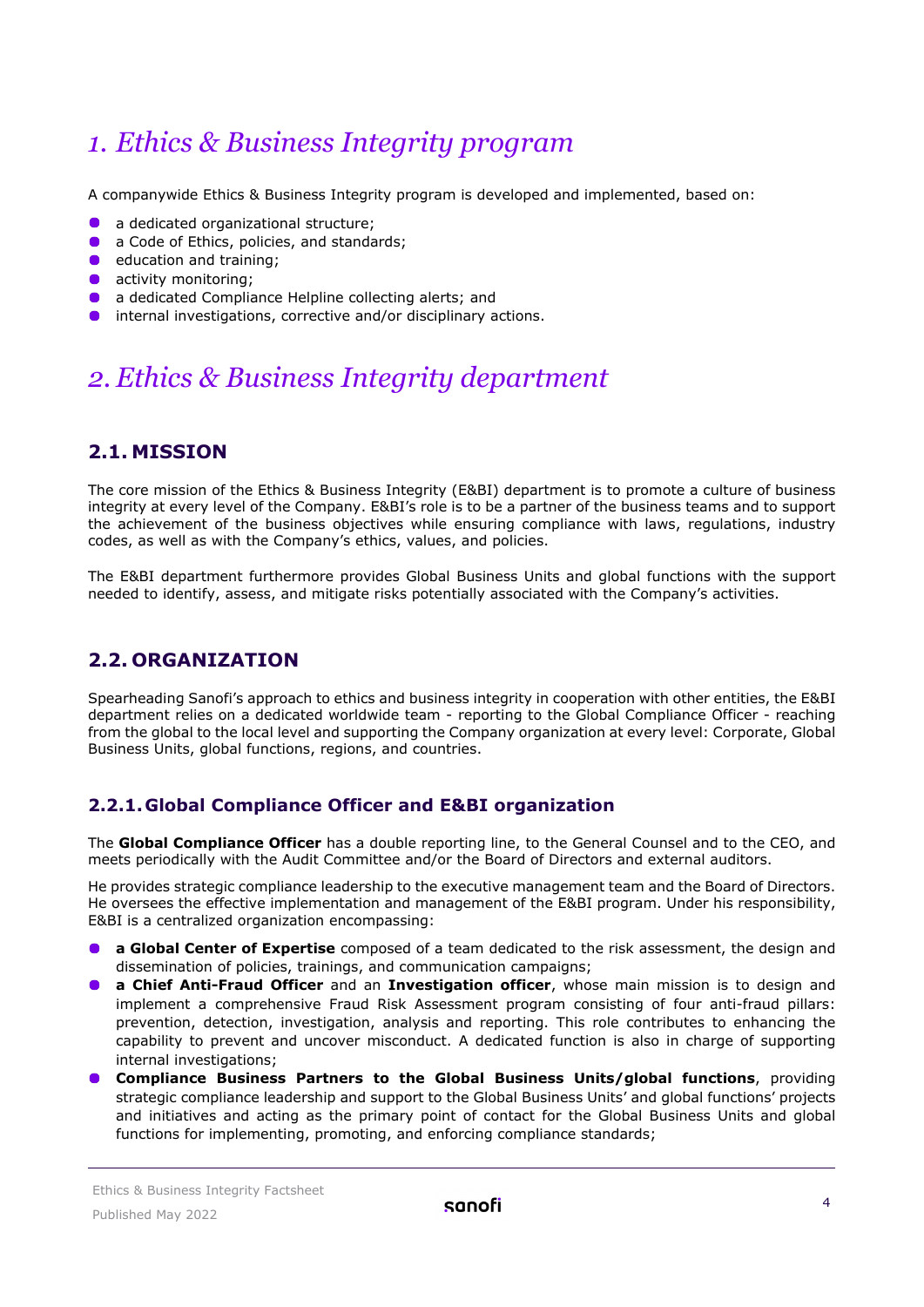- **Regional Compliance Officers**, leading a Compliance Officers network in assigned countries and providing direction to ensure a harmonized and integrated approach to Compliance across the region. They support the implementation of the Global Compliance program in the region; and
- **a local organization** composed of **Country Compliance Officers**, forming a network comprised of around 100 people. They are responsible for ensuring that the core elements of the Ethics & Business Integrity program are implemented and working as designed in their assigned countries. They support the local business operations on a day-to-day basis.

#### **2.2.2.Compliance Committees**

The Executive Compliance Committee (ECC), chaired by Sanofi's CEO, is responsible for facilitating and ensuring the effectiveness of all aspects of Sanofi's Ethics & Business Integrity program. The ECC's role is to recommend and review actions aimed at fostering a continued commitment to Sanofi values. The main objective is to maintain a culture where the instinct to do the right thing, to comply with applicable laws and Sanofi policies is truly embedded across the organization.

At the country level, Sanofi affiliates are required establishing Ethics & Business Integrity Committees to provide leadership and share best practices related to ethics and business integrity.

## <span id="page-4-0"></span>*3. Code of Ethics, policies and standards*

#### <span id="page-4-1"></span>**3.1. THE CODE OF ETHICS**

The Sanofi Code of Ethics defines the standards of ethical behavior that every Sanofi employee, contractor and everyone conducting business on behalf of Sanofi is expected to follow when conducting Sanofi business. It is a key resource and practical tool, providing guidance about the attitudes to adopt in relationships within and outside the Company. Translations of the Code of Ethics in 35 languages guarantee that it will be accessible and understood all over the world. New employees receive mandatory training on the Code of Ethics and refresher courses are organized as needed.

Below is the content of our Code of Ethics:

- message from the CEO;
- **O** message from the Global Compliance Officer;
- who is concerned:
- **.** how to use the Code of Ethics;
- **o** how to raise a concern (compliance helplines).
- **•** respect & protection of people and the environment:
	- > respecting people,
	- > preserving health & safety and protecting people and the environment, and
	- protecting privacy and personal data,
- integrity in managing company information:
	- > protecting confidential and sensitive information,
	- preventing insider trading, and
	- protecting our image when using social media,
- integrity in our business practices:
	- > dealing with conflict of interest,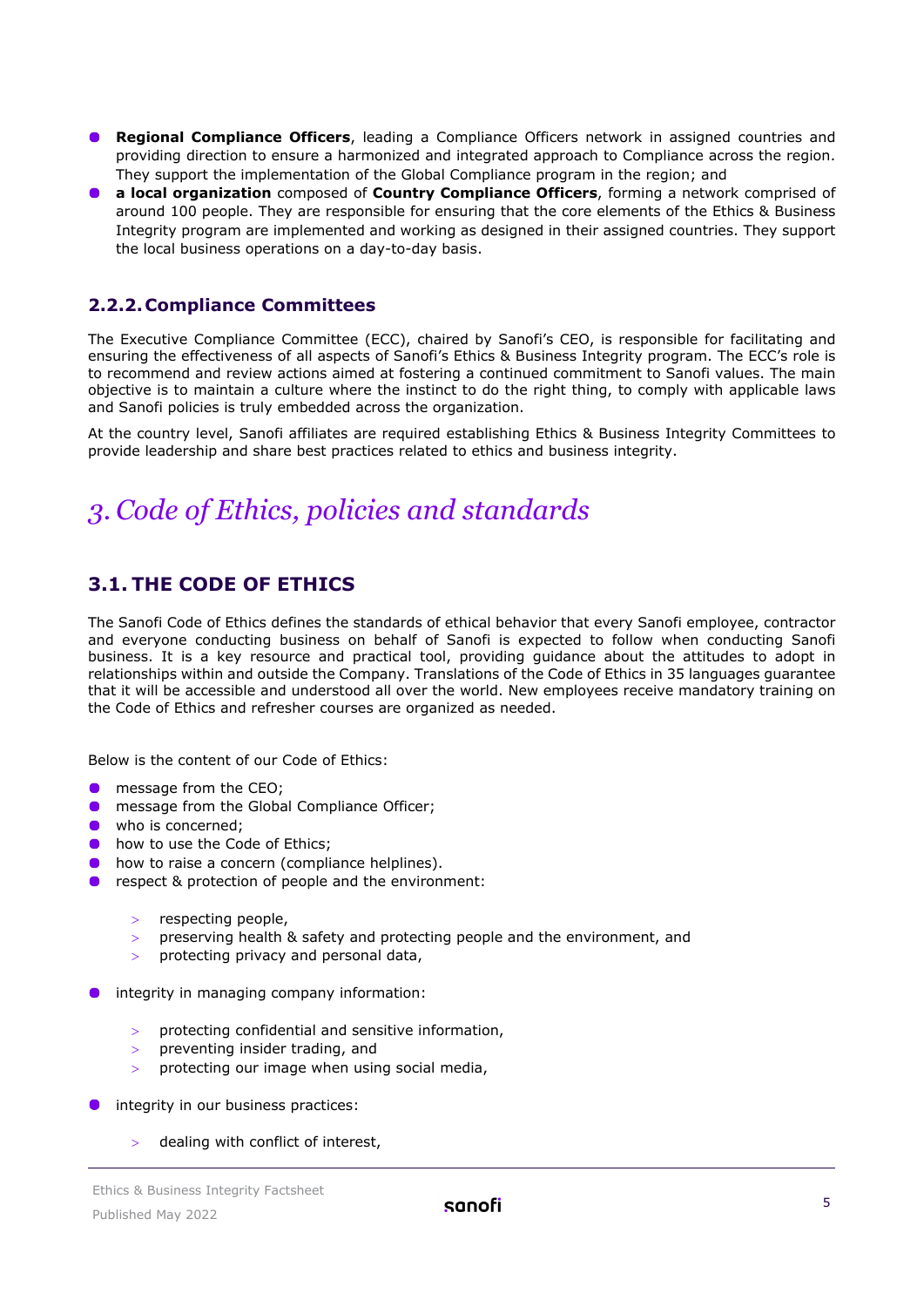- participating in public life,
- respecting free competition,
- > fighting bribery and corruption,
- > interacting with patients,
- > interacting with the scientific community, and
- being transparent about our products.

#### <span id="page-5-0"></span>**3.2. POLICIES & STANDARDS**

Sanofi has developed a comprehensive body of policies and standards, updated on a regular basis, which are designed to provide guidance on a range of situations specific to our industry. Here are some examples of internal policies that address topics related to business ethics:

- anti-bribery;  $\bullet$
- **O** provision of items to external stakeholders;
- $\bullet$ gifts and invitations offered to Sanofi Employees;
- $\bullet$ Management of Philanthropic Donations and Healthcare Contributions;
- Management of Medical Contributions;
- $\bullet$ conflicts of interest;
- $\bullet$ service engagements with scientific external experts;
- **O** organizations of and contribution to events;
- **qood scientific information practices;**
- $\bullet$ interactions with patients, patient advocates and groups;
- $\bullet$ anti-bribery due diligence on third parties;
- $\bullet$ lobbying;
- $\bullet$ alerts management; and
- $\bullet$ corrective and disciplinary actions.

In addition to the topics covered by E&BI policies, each operational department or function within the Company develops a comprehensive set of policies and standards designed to effectively manage their activities and provide guidance on sensitive topics.

These policies and standards are continuously assessed, updated, and complemented if needed, to ensure alignment with the dynamic legal and regulatory framework, as well as, with the risks associated with Sanofi's activities.

These policies and standards are not meant to be exhaustive in addressing all the circumstances that may arise. If a particular situation is not covered or the provisions of the policies and standards are not clear to a Sanofi employee, the latter must consult his or her manager and/or the Ethics & Business Integrity department.

#### <span id="page-5-1"></span>**3.3. INTERNATIONAL RULES**

Sanofi adheres and complies with all applicable industry codes, at country, regional (e.g. EFPIA, PhRMA) and international level (IFPMA).

Regarding prevention and fight against corruption, Sanofi committed to perform its activities in compliance with all applicable law or regulation addressing corruption and/or bribery, including, but not limited to, the French Criminal Code and the French Law of December 9, 2017 on Transparency, the Fight Against Corruption and the Modernization of the Economy (Sapin 2 Law) the U.S. Foreign Corrupt Practices Act (FCPA) and the U.K. Bribery Act (UKBA), as well as applicable international conventions, including, but not limited to:

[the external reference principles of the United Nations Global Compact \(Principle 10\)](https://www.unglobalcompact.org/what-is-gc/mission/principles/principle-10)

 $\bullet$ [the United Nations Convention against Corruption –](http://www.unodc.org/unodc/en/treaties/CAC/index.html) adopted on October 31, 2003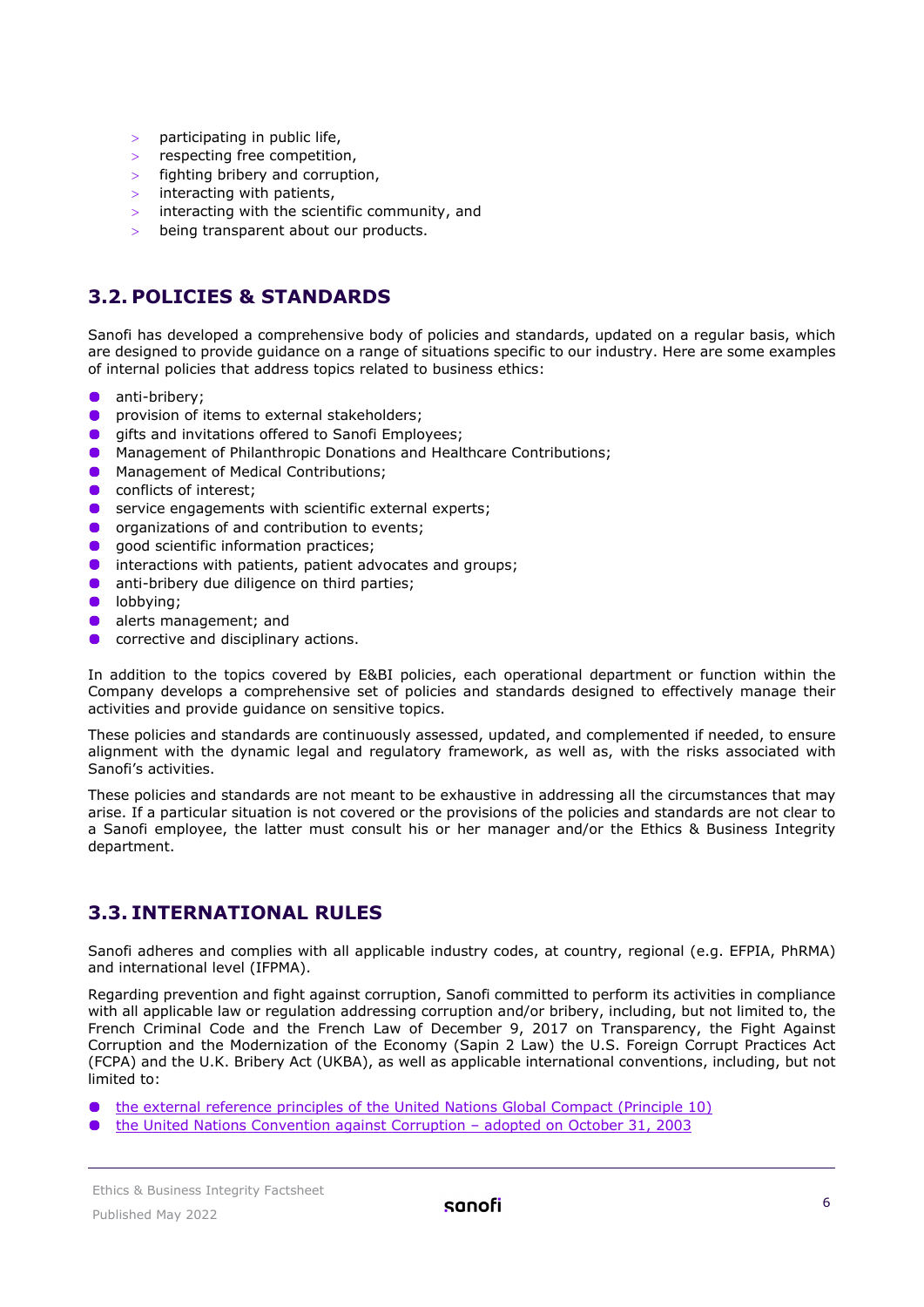- [the Organization for Economic Cooperation and Development \(OECD\) Convention on Combating Bribery](http://www.oecd.org/corruption/oecdantibriberyconvention.htm)  [of Foreign Public Officials in International Business Transactions](http://www.oecd.org/corruption/oecdantibriberyconvention.htm)
- [measures adopted in application of the U.S. Sarbanes-Oxley Act \(Section 301\)](http://www.sec.gov/about/laws/soa2002.pdf)

#### <span id="page-6-0"></span>**3.4. CONTRIBUTING TO CROSS-INDUSTRY INITIATIVES**

Sanofi is a signatory of the UN Global Compact Anti-Corruption Call to Action.

## <span id="page-6-1"></span>*4. Prevention and fight against corruption*

#### <span id="page-6-2"></span>**4.1. A COMPREHENSIVE SET OF POLICIES AND STANDARDS DEFINING CLEAR RULES FOR EMPLOYEES**

The adverse economic and social consequences of bribery and corruption are a major deterrent to development, everywhere in the world. Sanofi has an absolute zero-tolerance for bribery. Sanofi has been fostering for many years throughout its organization, and also in its relationships with external stakeholders, an ethical culture aiming at reaching the highest standards in terms of responsibility and business integrity.

The purpose of Sanofi's anti-bribery policy is to establish a clear and strong guidance for Sanofi employees<sup>([1](#page-7-3))</sup> and third parties<sup>([2\)](#page-7-4)</sup> interacting with Sanofi to comply with applicable anti-corruption and antibribery laws and regulations, as well as to promote a culture of ethics and integrity.

*For more information, see our [Document Center:](https://www.sanofi.com/en/our-responsibility/documents-center/) Sanofi Anti-Bribery Policy.*

In addition to its anti-bribery policy, Sanofi has implemented a comprehensive set of policies and standards defining clear rules that must be complied with by all Sanofi employees and, when applicable, by third parties (see section 4.2).

These policies and standards govern certain activities to ensure they are implemented for genuine and legitimate business reasons and include specific provisions aiming at preventing bribery and corruption.

#### <span id="page-6-3"></span>**4.2. PREVENTING CORRUPTION IN OUR INTERACTIONS WITH THIRD PARTIES**

Sanofi is operating daily with thousands of third parties. Therefore, it must ensure that its suppliers, distributors, agents, and business partners are not potentially exposing the Company, through their actions, to corruption allegations. Sanofi conducts "risk-based" anti-bribery due diligence on third parties to avoid or to mitigate the risk of third-party corrupt conduct. To mitigate that risk, Sanofi has implemented a riskbased due diligence process in connection with the selection and retention of third parties. This risk-based approach relies notably on two sets of criteria: (1) the third party's business profiles (e.g. the third party has interactions with government official) and (2) the nature of the business (e.g. the third party is an agent, a consultant etc.).

<sup>1</sup> **Sanofi employee:** Any employee of the Company, whether full time or part time, temporary or trainee and any other employee category according to local regulation.

<sup>2</sup> **Third Parties**: any individuals, companies, associations, partnerships, or other entities retained to act on behalf of or for the benefit of Sanofi. The term includes, but is not limited to, agents, consultants, lobbyists, suppliers, distributors, resellers, contractors.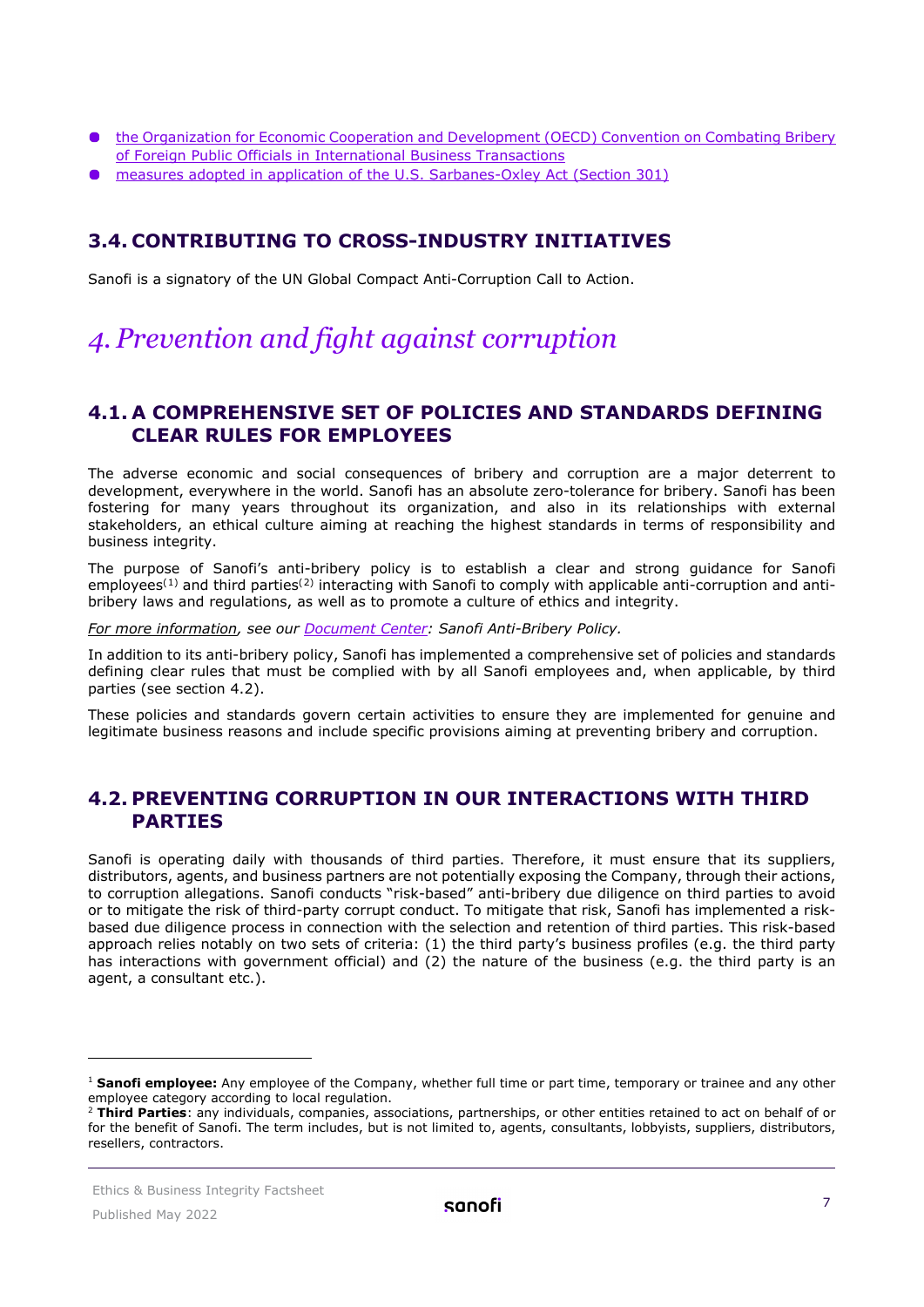Furthermore, appropriate anti-corruption and anti-bribery due diligence is conducted, in accordance with relevant business practices and Sanofi policies and procedures, in advance of making any investment in a non-Sanofi business entity or entering into any joint-venture/partnership agreement.

## <span id="page-7-0"></span>*5. Training and educational programs*

Our trainings are assigned, and their completion is tracked, using the Sanofi learning management system iLearn. Non-completion of compulsory training modules within the allocated timeframe leads to disciplinary actions.

A master E&BI training program is designed to raise employees' awareness and provide continuous education.

Every year, Sanofi employees are requested to perform mandatory Ethics & Business Integrity trainings, to address fundamental topics in the field of compliance and business integrity. Training tools include eLearning modules and short videos based on real-life situations where employees may be faced with various types of risk, such as, but not limited to, corruption, conflicts of interest, fraud, data privacy.

In addition, an Ethics & Business Integrity eLearning library makes available to all employees at their own initiative a wide range of modules covering various topics, in up to 19 languages.

All the E&BI policies are complemented by Frequently Asked Questions modules as well as with specific trainings.

In 2021, 110,607 Sanofi employees were assigned at least one Ethics & Business Integrity training. In total, 161,186 Ethics & Business Integrity trainings have been completed.

New Sanofi employees, upon joining the Company, are assigned an E&BI mandatory training curriculum in iLearn, the Sanofi learning management system, as part of their onboarding program.

Contractors, prior to joining Sanofi, are being trained by their employer on its own compliance program as part of the contractual obligations of the contractors' employer. They receive a copy of the Sanofi Code of Ethics and are being made aware of the existence of the Sanofi 24/7 whistleblowing helpline (in local language). In addition, the manager receiving a contractor on his/her team ensures proper training on all operational procedures the contractor needs to master to execute their tasks in compliance with Sanofi's standards and policies.

### <span id="page-7-1"></span>*6.Alerts management*

#### <span id="page-7-2"></span>**6.1. COMPLIANCE HELPLINE**

Outside the United States, a secured compliance helpline is available 24/7 with a dedicated web page and a toll-free number offering 28 languages for ex-US Sanofi employees. In the United States, a dedicated toll-free external compliance helpline has been set up for Sanofi employees in accordance with local regulations and practices. These helplines are operated by an independent third party. Any Sanofi employee can report breaches to the Code of Ethics and/or any concern about potential wrongdoings.

If employees have a concern or believe in good faith that a law, a rule or one of the principles in our Code of Ethics has been or is about to be violated, they are encouraged to inform their superior or the Ethics & Business Integrity department by using the compliance helplines.

According to our alerts management policy, Sanofi employees are encouraged to report the incident by identifying themselves. Such identification helps the investigation process. In case a Sanofi collaborator decides not to disclose his/her identity, an anonymous report can be submitted.

<span id="page-7-4"></span><span id="page-7-3"></span>Employees who raised concerns will not be subject to discipline or discrimination, if they act in good faith and with no malicious intent, even if the facts reported prove to be inaccurate or no further action is taken.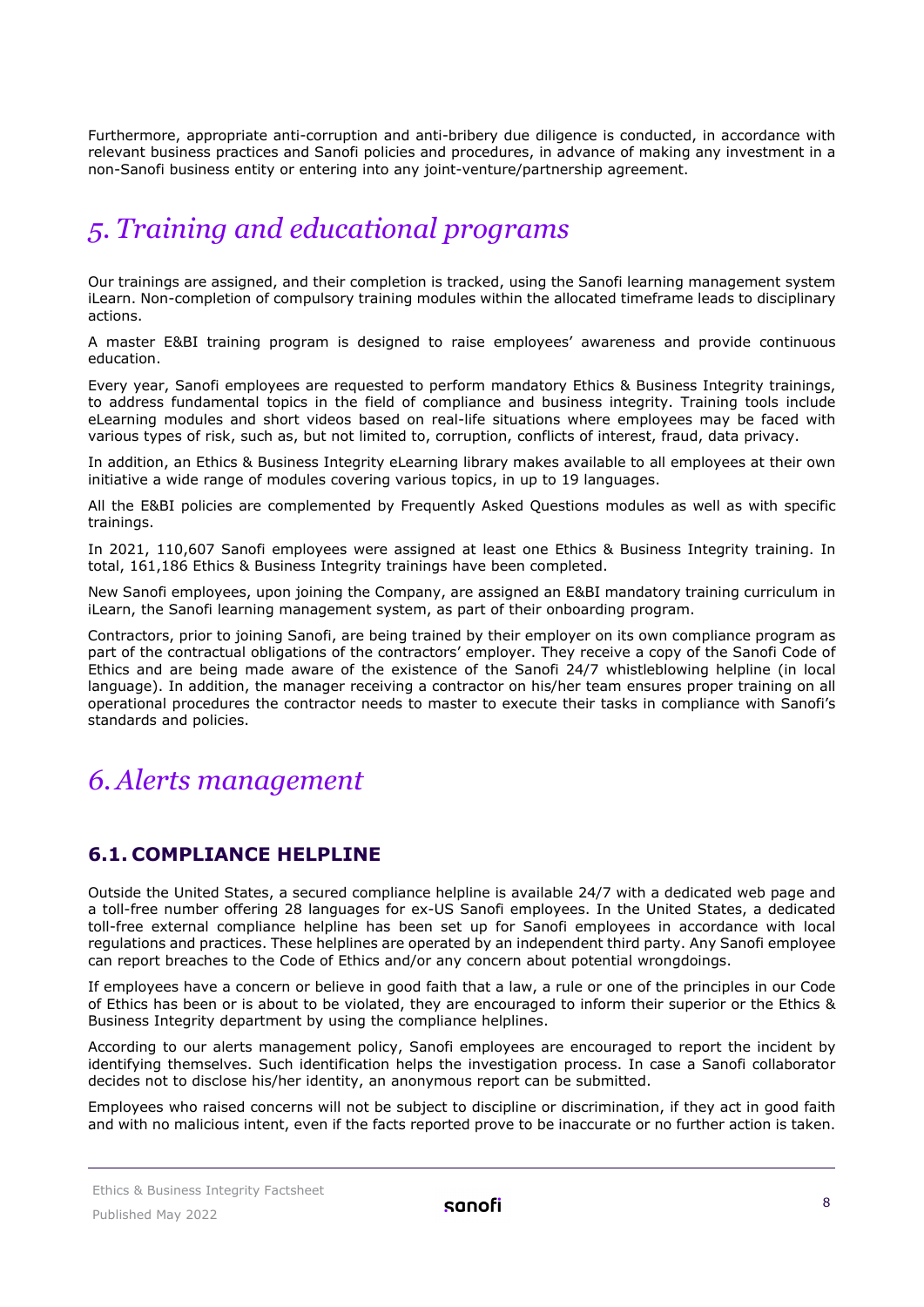It is important to note that the use of our compliance helplines is clearly described in the Code of Ethics. All Sanofi employees, contractors and everyone conducting business on behalf of Sanofi do receive a copy of our Code of Ethics.

#### <span id="page-8-0"></span>**6.2. INTERNAL INVESTIGATIONS – CORRECTIVE AND/OR DISCIPLINARY ACTIONS**

Every alert, whatever its source, compliance helpline or any other channel, is duly and appropriately investigated following a robust internal methodological protocol, established by the Alerts Management policy.

Only Ethics & Business Integrity personnel are entitled to perform and/or supervise internal investigation. All the information relating to any alert remains confidential within the Ethics & Business Integrity department. According to the nature of the alert, other Sanofi functions can be associated to the investigation process, however, a strict duty of confidentiality is requested under such collaboration.

In cases where allegations are confirmed, investigation results are communicated via an investigation report. The investigation report will be circulated to internal stakeholders only if the allegations received are substantiated (even partially). If allegations are not confirmed, investigation report will be filed without issuance.

If, after the internal investigation, the alert is substantiated, prompt corrective and/or disciplinary actions are initiated. To ensure such actions are determined in a consistent and harmonized way, Sanofi has established a policy formalizing the global framework for corrective and/or disciplinary actions.

In 2021 the E&BI department received 596 alerts. A total of 238 cases were substantiated and resulted in 70 dismissals or resignations related to misconduct. Other corrective actions were also implemented as per Sanofi's disciplinary and corrective actions policy, and included, for example: additional training, process improvement steps, remuneration impact, verbal, and written warning.

The distribution of the 238 substantiated cases are as follows:

- 27 confirmed fraud cases resulting in the termination of 47 employees;
- **0** 211 non-fraud cases resulting in the termination of 23 employees:
	- > 36% improper promotional or commercial practices,
	- > 32% harassment, discrimination and HR issues,
	- 32% breach of policies.

## <span id="page-8-1"></span>*7. Sanofi accountabilities to support ethical business conduct*

First and foremost, it is Sanofi Business Operations Management's responsibility to embed Ethics & Business Integrity in all the Company's activities so that all Sanofi employees accomplish their job every day and everywhere in accordance with ethical standards.

Furthermore, the following Sanofi divisions work alongside the E&BI department to implement Sanofi's Ethics & Business Integrity culture and policies:

**the Global Quality Organization**, which encompasses quality teams across the Company in R&D, Industrial Affairs and Sanofi's commercial affiliates, supports Sanofi's commitment to provide safe and effective products that are developed, distributed and marketed in full compliance with regulatory requirements and the Company's values and ethical principles. It is headed by the Chief Quality Officer, who has direct access to the CEO. This organization ensures the consistent implementation of our quality policy throughout the entire product life cycle and oversees the application of a consistently high standard of quality worldwide, allowing us to protect patient safety.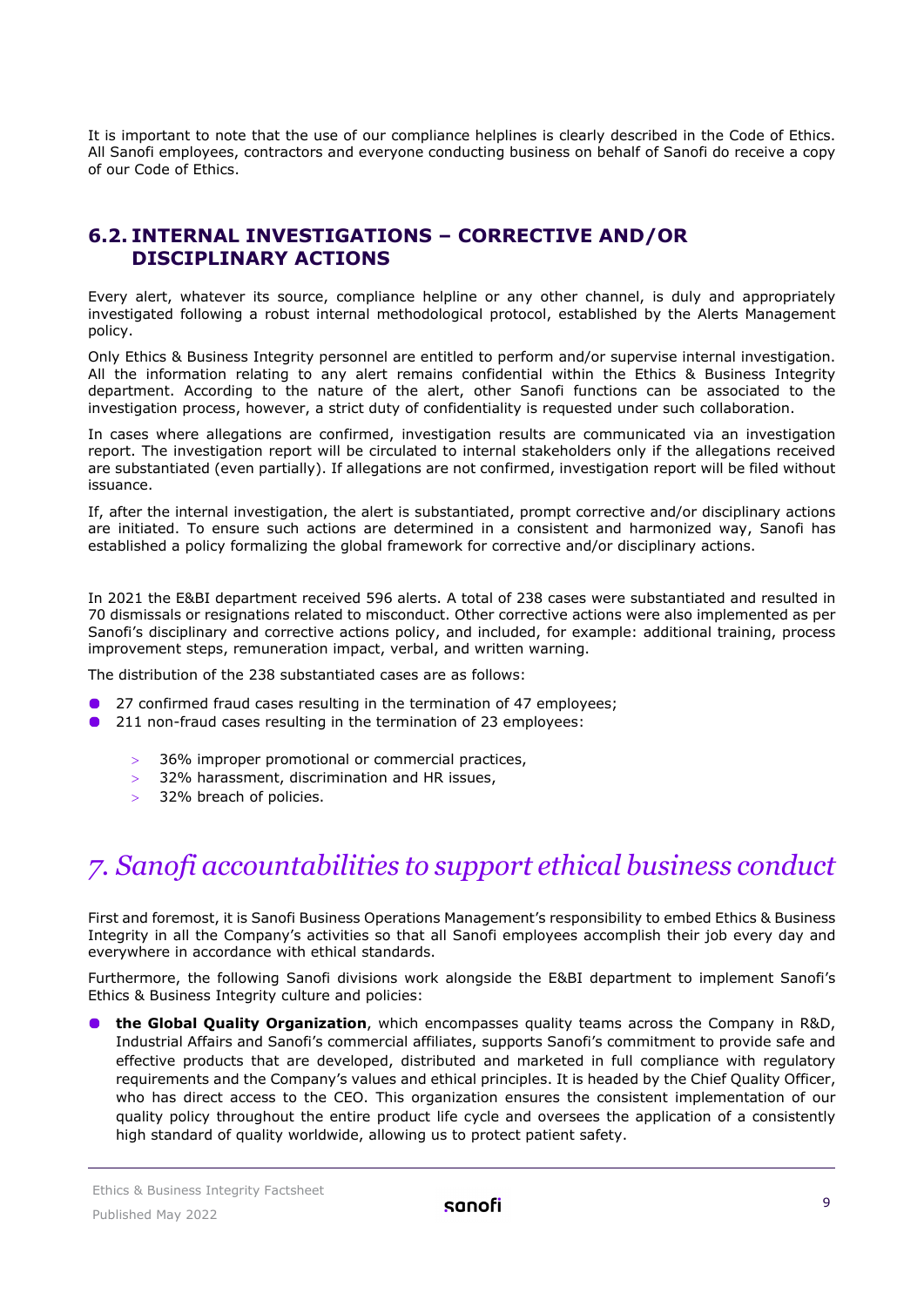*For more information, see our [Document](https://www.sanofi.com/en/our-responsibility/documents-center/) Center: Quality Management Systems Factsheet;*

**The Health, Safety and Environment (HSE) department** is in charge of ensuring that HSE laws and regulations are respected within Sanofi's manufacturing and research operations worldwide. It verifies compliance with rules, including those related to ethics, defined at the Company level through regular audits at sites and entities.

*For more information, see our [Document](https://www.sanofi.com/en/our-responsibility/documents-center/) Center: HSE Management System Factsheet;*

- **The Sanofi Internal Control and Processes (IC&P) department** is responsible for supporting the Company with its objectives to have an Internal Control adapted to its organization and activities, by:
	- > defining and maintaining company-wide standards,
	- $>$  providing support to management for improving controls and remediating failures, and
	- $>$  coordinating the evaluation of Internal Control over Financial Reporting, program effectiveness.

The successful implementation and maintenance of an enterprise lnternal Control & Process framework will help Sanofi to:

- protect business and the value created by Sanofi over time,
- > reduce unforeseen losses, risks to its reputation and people,
- improve process quality, effectiveness and efficiency,
- facilitate decision-making with a common view of processes and their level of control,
- > implement company policies, standards and processes, allowing proper mitigation of risks, and
- > improve internal control over outsourced providers and business partners.

#### *For more information, see our [Document Center:](https://www.sanofi.com/en/our-responsibility/documents-center/) Internal Control and Processes Factsheet;*

**the Risk Management Organization** supports the alignment and integration of all risk-management activities within the Sanofi organization. It was established to ensure, among other things, accountability, and competency for managing risks across the organization; effective, relevant, and timely exchange of information with internal and external stakeholders; and the alignment of decisionmaking processes with risk exposure. It also ensures that risk owners and governing bodies are provided with all relevant information to conduct their activities. The Company Risk Management team supports the Risk Committee by consolidating and maintaining the Company risk profile, among other responsibilities. This team works in close collaboration with the Company Internal Audit and Internal Control and Processes teams.

*For more information, see our [Document Center:](https://www.sanofi.com/en/our-responsibility/documents-center/) Risk Management Factsheet;*

**Sanofi Internal Audit (SIA)** mission is to provide the Executive Committee and the Audit Committee with independent and objective reasonable assurance regarding the Company's ability to control its operations in line with the lnstitute of Internal Audit (lIA) international standards.

SIA helps Sanofi execute its strategy and achieve business objectives by assessing and improving the effectiveness of Sanofi's governance, risk management, and control processes. SIA alerts management on significant risks and monitors their effective mitigation.

F*or more information, see our [Document Center:](https://www.sanofi.com/en/our-responsibility/documents-center/) Sanofi Internal Audit Factsheet.*

**The Procurement organization** role is key in the prevention of corruption in our interactions with suppliers.

Under the sponsorship of the Procurement department, the E&BI department and other departments, a Company-wide process has been implemented to conduct appropriate due diligence on third parties according to their risk profile.

Moreover, Sanofi providers must adhere to the Suppliers' Code of Conduct, which is distributed by Sanofi's buyers.